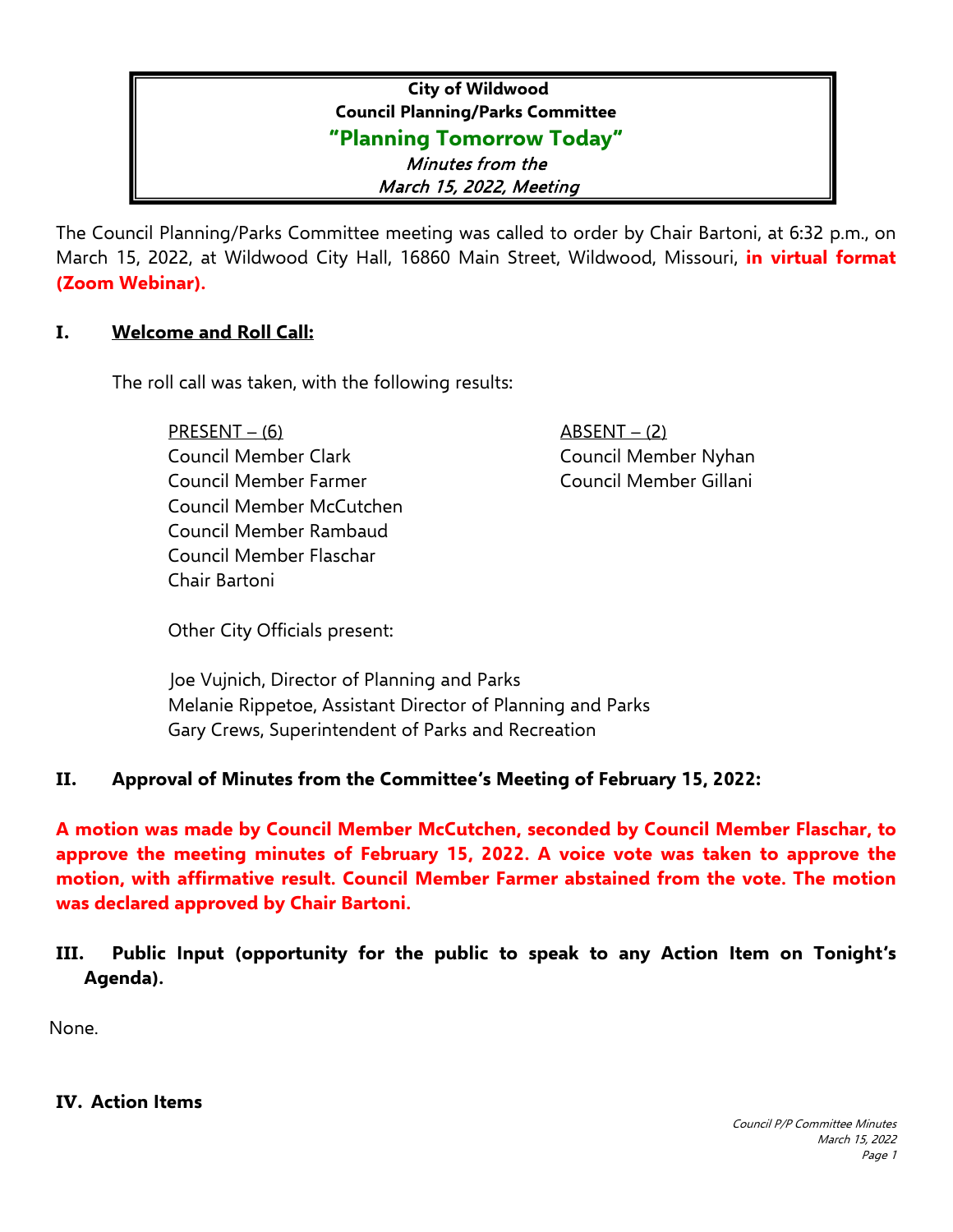# **a.) Planning Matters – Three (3) Items Ready for Consideration**

# **1.) Review of current Fencing and Permitting Requirements by City of Wildwood (Wards – All)**

Assistant Director of Planning and Parks Rippetoe provided an update to past discussions relative to the options for fencing and associated permitting requirements for it in the City of Wildwood. She reiterated the opinion existing fencing requirements were generally adequate to cover most issues, but they could be enhanced with additional safety precautions and the *tightening* of styles/designs, heights, materials, colors, and locations. Assistant Director of Planning and Parks Rippetoe offered several options suggested by the Department in this regard. She noted the consideration of these options by the Committee, if supported, would provide a more comprehensive approach to one (1) of the most installed structures within the City. Further, the Department offered/suggested ten (10) amendments to the zoning regulations pertaining to fencing.

Discussion among Committee Members included the following: the opinion an exception needs to be added/included for agricultural properties, specifically addressing deer fencing; suggested/existing regulations cover fencing six (6) feet high or less and most deer fencing is seven (7) feet high; the opinion the recommended *minimal* changes in the regulations influence/discourages front yard fencing; the fact the recommended adjustments to the fencing requirements will require any planned fencing project, when the fence is over six (6) feet in height, to go before the Board of Adjustment for review; and the suggestion the recommended adjustments should be reviewed and tweaked regarding agricultural properties and brought back to the Committee.

Nothing further needed at this point.

# **2. Process for Review of Building and Similarly-Related Codes that are Applied within the City (Ward – All)**

Director of Planning and Parks Vujnich provided an update of past discussions concerning building code issues and past/current materials used in construction. He noted that he contacted the three (3) Fire Marshals that serve the City of Wildwood, but, to date, only the Eureka Fire Protection District had responded. Director of Planning and Parks Vujnich reminded the Committee the applicable codes include building, plumbing, electrical, mechanical, structural, and property maintenance. He also noted for the Committee, the Department has scheduled a meeting with the Manager of the Plan Review Division of the St. Louis County Department of Public Works to discuss the process of code interpretations and adoptions relative to the range of them, which are administered under its contract with the City of Wildwood.

Director of Planning and Parks Vujnich advised this was only an update and no action was needed.

#### **3. Overview of Recent Development Trends within the City of Wildwood (Wards – All)**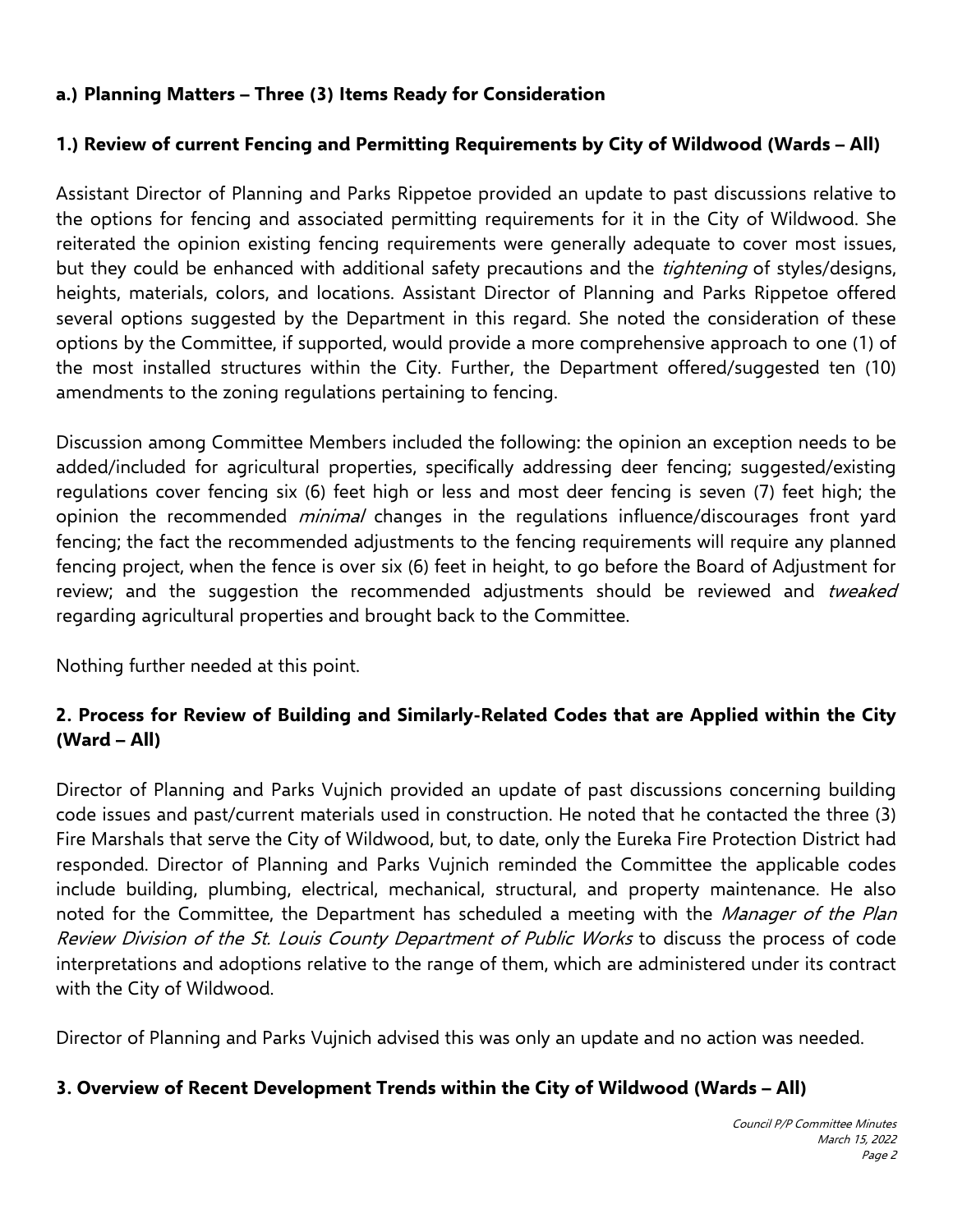There were no comments or discussion in this section. Chair Bartoni advised the Department is doing a great job on this report.

# **b.) Parks Matters – Six (6) Items Ready for Consideration**

# **1.) Review of Design and Engineered Plan, including Revised Cost Estimate, for the Hardcourt Facility in Community Park (Ward – One)**

Director of Planning and Parks Vujnich informed the Committee the Department has been reviewing the design components of the proposed hardcourt play area in Community Park. He noted the reviews have resulted in suggestions to improve the function of the project, which allowed more courts to be offered than originally planned. It was also noted the current design now includes supporting services and infrastructure, particularly involving access to the court area and parking. Director of Planning and Parks Vujnich also advised the park designer has been tracking costs associated with the hardcourt project and the estimate is now greater than three hundred ninety thousand dollars (\$390,000.00) and the existing budget for the project is two hundred thousand dollars (\$200,000.00), which is over a two (2) year period, i.e., Fiscal Years 2022 and 2023. Further, the Committee was advised the bidding process *could* yield a cost that is even higher than three hundred ninety thousand dollars (\$390,000.00) due to the cost of building materials at this time.

Director of Planning and Parks Vujnich advised the project is still moving forward, specifically with testing planned at the hardcourt area by a geotechnical firm to ensure the stability of the soils at the proposed location of the hardcourts. However, the cost of the project and associated shortfall will have to be addressed. He presented four (4) options to consider in this regard:

1. Reallocation of funds from another Department project; or

2. Seek excess or unallocated federal funding from different programs enabled during the pandemic; or

3. Delay project until 2023, and fund it as a part of the normal fiscal year budgeting process; or

4. Consider the use of reserve funds to bridge the current gap in funding.

Discussion among Committee Members included the following: the opinion the current design of the hardcourt area is a good one; the fact the designed tennis court will be a full-sized court, with half court basketball courts included; the fact a full basketball court could not be configured with the tennis court due to the net poles for it are stationary and cannot be removed; the fact the cost of the hardcourt project has escalated significantly; the fact the hardcourt project cost has almost doubled, before even beginning; the opinion the project has grown significantly, since original discussion; the opinion the funding options of the project should follow the established *strategic plan;* the opinion funding for the watershed erosion problems should take precedence over the hardcourt project; the opinion the funding for the hardcourt project should be delayed until 2023, when it can be fully funded; the question if there are projects currently funded/budgeted that are not going to continue;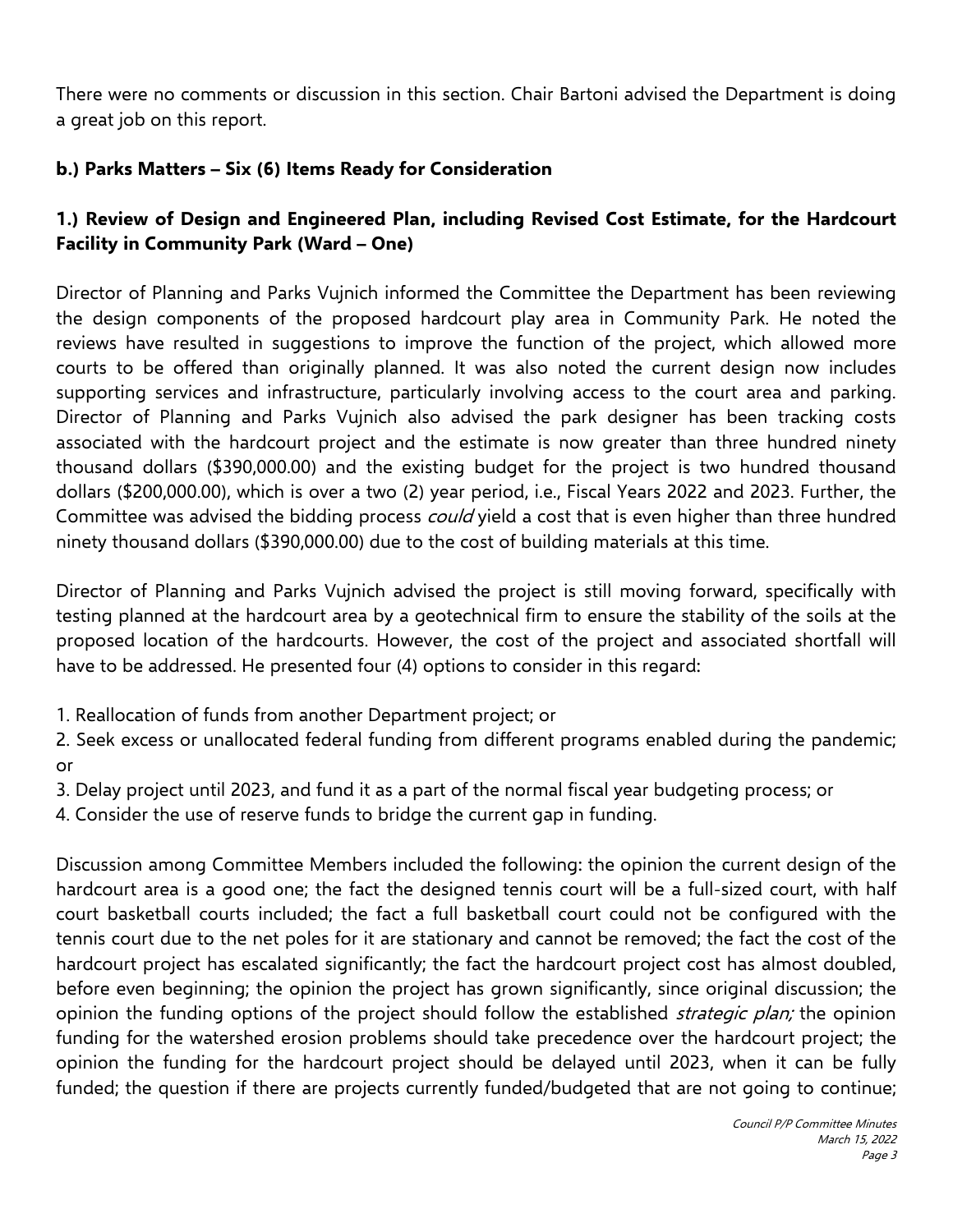the suggestion to remove the tennis court and associated basketball courts and see how much could be saved; the suggestion to consider a *phased hardcourt project* to determine a cost saving or increase; the opinion the watershed erosion issues might be funded by government funds, therefore allowing other commitments to be diverted to the hardcourt project; the opinion the hardcourt project should be completed all at once; and the opinion the Department needs to be given authority to find the funding for the project.

**A motion was made by Council Member Flaschar, seconded by Council Member McCutchen, authorizing the Department to explore funding options for the proposed hardcourt area in Community Park, including where money might be diverted from other projects. A voice vote was taken to approve the motion, with unanimous, affirmative result. The motion was declared approved by Chair Bartoni.**

### **2.) Presentation of Letter Regarding Pöertner Park's Future Use (Ward – Six)**

Director of Planning and Parks Vujnich reviewed the past discussion on the request to use Pöertner Park as a location specifically for equestrian users. He noted the main concern was whether such a request met the intention of the bequest by which the City secured the property. Director of Planning and Parks Vujnich advised the deed restrictions and trust documents for this park site were reviewed by the City Attorney and it was determined the suggested/requested equestrian facility would not meet the requirements of the bequeath. He noted at the risk of not adhering to the deed restrictions, as they exist on the property, the Department will not proceed forward with the request for the property to be used as an equestrian facility.

Discussion among Committee Members included the following: the opinion the request for an equestrian facility was a good idea, but in the wrong place; the question of whether discussion was going to take place with St. Louis County to utilize a recently acquired property for equestrian use only; and the fact the Director of St. Louis County's Department of Parks and Recreation will be contacted and advised about this equestrian interest and the option associated with this recently acquired property and the issue of an equestrian only area.

# **3.) Review and Action on Bid Process for Bluff View Park – Phase Two (Ward – Six)**

Director of Planning and Parks Vujnich provided a background/update of the proposed improvements to Bluff View Park and the grant obtained for this purpose. He explained the three (3) main improvement areas in the park that are planned, the fact the design and engineering plans are complete, and the fact the project completed a bidding process on February 15, 2022. Director of Planning and Parks Vujnich advised of the six (6) bids received and the Department is recommending Ideal Landscaping. He noted not only did Ideal Landscaping submit the lowest bid, but they have worked for the City in the past providing quality work products. Director of Planning and Parks Vujnich advised the Department is also recommending the base bid, plus Add Alternates #1 and #3. By eliminating Add Alternate #2, the overall cost of the project decreases to \$739,712.00. While this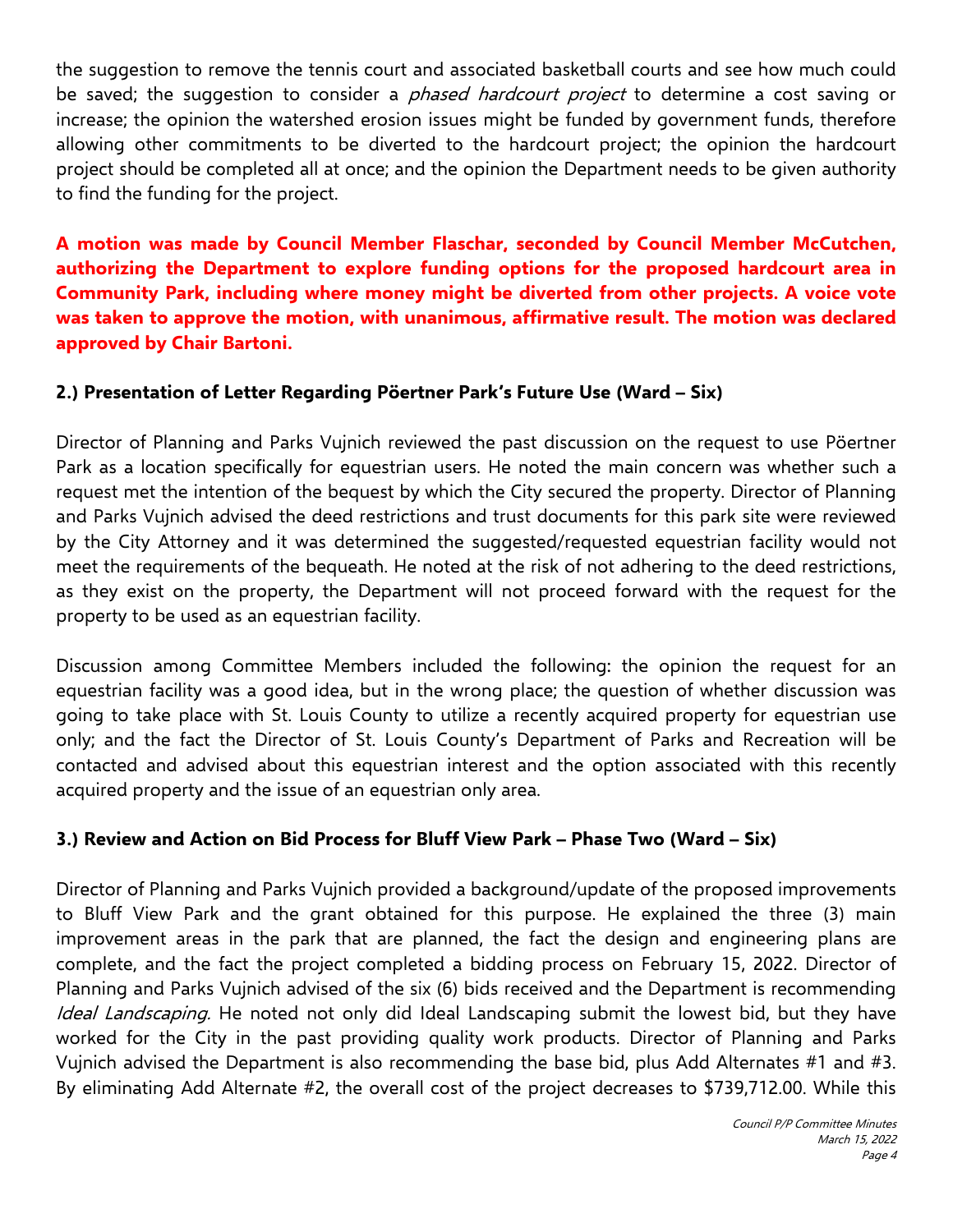total is still \$14,712.00 more that currently budgeted, the Department believes it can add/accommodate the overage through other projects that are funded this year.

**A motion was made by Council Member Farmer, seconded by Council Member Rambaud, to endorse the selection of** Ideal Landscaping **and proceed with the base bid and Add Alternates #1 and #3, as submitted, for the improvements to Bluff View Park. A voice vote was taken to approve the motion, with unanimous, affirmative result. The motion was declared approved by Chair Bartoni.**

#### **4. Discussion of the "Wall that Heals" Process (Wards – All)**

Director of Planning and Parks Vujnich provided an overview of "The Wall that Heals" Memorial that had been considered for the City of Wildwood for hosting in July 2021. He noted it was intended for the display to be brought to the City of Wildwood in 2022, but during the application process, unexpected cost considerations were discovered that led to a decision not to rush the effort, but instead take more time to appropriately plan for this major event. The consensus of the City Council was to try to bring the display/event to the City in 2023. The organization that would bring the event to the City was contacted and advised of the change in plans to bring it to Wildwood in 2023, instead of 2022. The organization was very supportive of the decision. Director of Planning and Parks Vujnich requested guidance from the Committee regarding the application process for a 2023 display of "The Wall that Heals."

Discussion among Committee Members included the following: the fact the application process for the display opens on May 30, 2022; the suggestion to determine if the display has needed accommodations for the Deaf and hard of hearing; the suggestion to determine if the display is wheel-chair accessible; questions about the total cost of the bringing the display to the City; the question of the application *fee* and if it will be refunded, if the City is not selected; the current assumption that, if the City applies, it will likely be accepted; the suggestion to contact other cities to determine their experience with the display; the note the City of Warrenton, Missouri is hosting the wall in 2022; and the fact a suitable location for the display in the City of Wildwood needs to be determined.

**A motion was made by Council Member Rambaud, seconded by Council Member Clark, to authorize the Department to proceed with the application process for "The Wall that Heals". A voice vote was taken to approve the motion, with unanimous, affirmative result. The motion was declared approved by Chair Bartoni.**

#### **5. Update on the In-Person and Virtual Recreation Programs (Wards – All)**